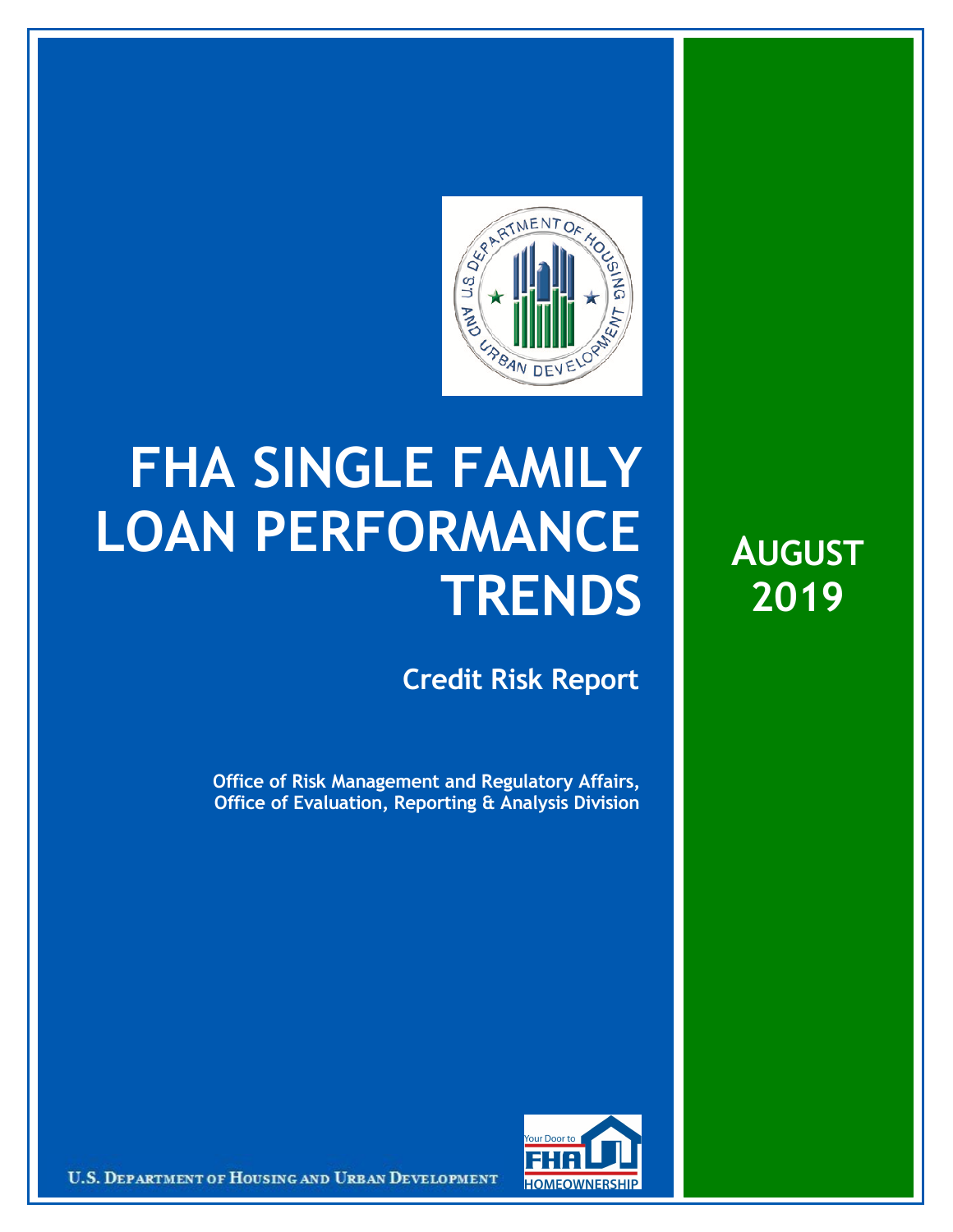## Table of Contents

## Table of Figures

| Figure 1 |  |
|----------|--|
|----------|--|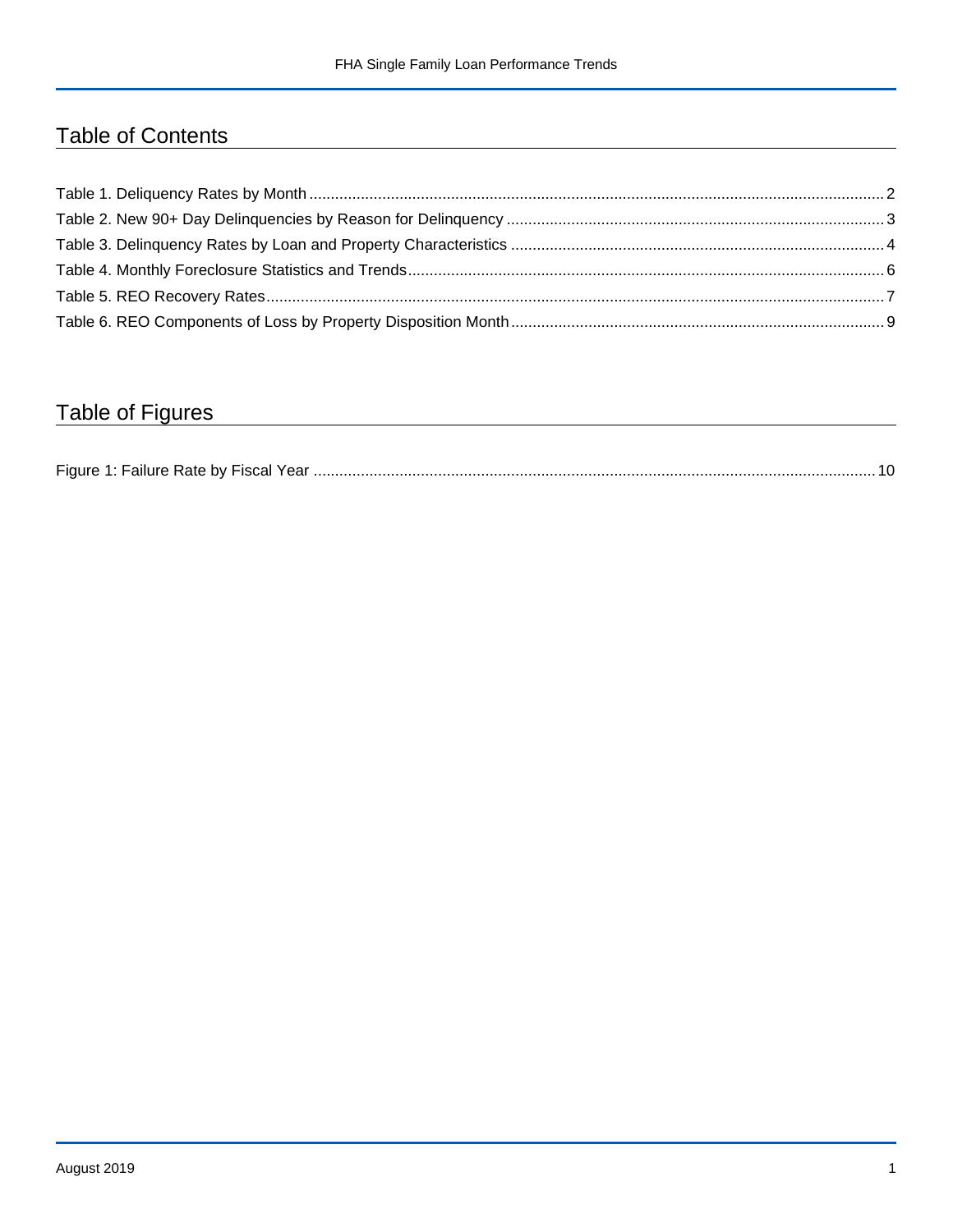|          |                                 |        | Delinquency Rates <sup>a</sup> (%) |        | Exceptions <sup>b</sup> (%) |               |                                             |
|----------|---------------------------------|--------|------------------------------------|--------|-----------------------------|---------------|---------------------------------------------|
|          | Active<br>Insurance in<br>Force |        |                                    |        |                             |               | Serious<br>Delinquency<br>Rate <sup>c</sup> |
| Month    | (EOM)                           | 30-day | 60-day                             | 90-day | In Foreclosure              | In Bankruptcy | $(\% )$                                     |
|          |                                 |        | <b>Non-Seasonally Adjusted</b>     |        |                             |               |                                             |
| Aug 2018 | 8,037,609                       | 4.67   | 1.51                               | 2.19   | 1.06                        | 0.86          | 4.11                                        |
| Sep      | 8,048,639                       | 5.51   | 1.66                               | 2.22   | 1.04                        | 0.86          | 4.11                                        |
| Oct      | 8,062,967                       | 5.06   | 1.64                               | 2.17   | 1.01                        | 0.88          | 4.06                                        |
| Nov      | 8,077,125                       | 5.02   | 1.63                               | 2.20   | 1.00                        | 0.86          | 4.06                                        |
| Dec      | 8,086,151                       | 5.17   | 1.71                               | 2.22   | 0.99                        | 0.87          | 4.08                                        |
| Jan 2019 | 8,112,026                       | 5.00   | 1.74                               | 2.26   | 1.03                        | 0.88          | 4.16                                        |
| Feb      | 8,117,180                       | 4.99   | 1.64                               | 2.19   | 1.04                        | 0.88          | 4.10                                        |
| Mar      | 8,118,034                       | 4.55   | 1.45                               | 2.01   | 1.00                        | 0.87          | 3.88                                        |
| Apr      | 8,117,498                       | 4.58   | 1.40                               | 1.91   | 0.96                        | 0.87          | 3.74                                        |
| May      | 8,114,839                       | 4.48   | 1.42                               | 1.86   | 0.94                        | 0.87          | 3.67                                        |
| Jun      | 8,114,665                       | 5.44   | 1.62                               | 1.94   | 0.92                        | 0.90          | 3.76                                        |
| Jul      | 8,116,418                       | 5.11   | 1.66                               | 1.96   | 0.91                        | 0.91          | 3.78                                        |
| Aug      | 8,117,513                       | 5.10   | 1.69                               | 2.00   | 0.91                        | 0.91          | 3.82                                        |
|          |                                 |        | <b>Seasonally Adjusted</b>         |        |                             |               |                                             |
| Aug 2018 | 8,037,609                       | 4.55   | 1.47                               | 2.28   | 1.06                        | 0.86          | 4.20                                        |
| Sep      | 8,048,639                       | 5.27   | 1.57                               | 2.23   | 1.07                        | 0.86          | 4.16                                        |
| Oct      | 8,062,967                       | 4.76   | 1.52                               | 2.14   | 1.04                        | 0.88          | 4.06                                        |
| Nov      | 8,077,125                       | 4.57   | 1.45                               | 2.05   | 1.02                        | 0.86          | 3.94                                        |
| Dec      | 8,086,151                       | 4.60   | 1.49                               | 2.03   | 0.99                        | 0.87          | 3.89                                        |
| Jan 2019 | 8,112,026                       | 4.80   | 1.56                               | 2.03   | 1.02                        | 0.88          | 3.92                                        |
| Feb      | 8,117,180                       | 5.09   | 1.67                               | 2.08   | 1.01                        | 0.88          | 3.97                                        |
| Mar      | 8,118,034                       | 5.26   | 1.68                               | 2.09   | 0.98                        | 0.87          | 3.94                                        |
| Apr      | 8,117,498                       | 5.01   | 1.60                               | 2.00   | 0.95                        | 0.87          | 3.81                                        |
| May      | 8,114,839                       | 4.78   | 1.56                               | 1.97   | 0.93                        | 0.87          | 3.77                                        |
| Jun      | 8,114,665                       | 5.51   | 1.72                               | 2.06   | 0.92                        | 0.89          | 3.87                                        |
| Jul      | 8,116,418                       | 5.23   | 1.70                               | 2.09   | 0.92                        | 0.91          | 3.93                                        |
| Aug      | 8,117,513                       | 4.97   | 1.65                               | 2.08   | 0.91                        | 0.92          | 3.91                                        |

 **Table 1. Delinquency Rates by Month**

EOM = end of month.

<sup>a</sup> The 90-day category includes all loans that are at least 3 months delinquent excluding those loans in-foreclosure or in-bankruptcy

processing.Included in the delinquency counts are loans under active consideration for loss mitigation foreclosure avoidance.<br><sup>b</sup> Exceptions are counted separately from delinquencies, regardless of the length of the delinq

<sup>c</sup> Serious delinquency rates are the sum of 90 day delinquencies, plus in-foreclosures and in-bankruptcies.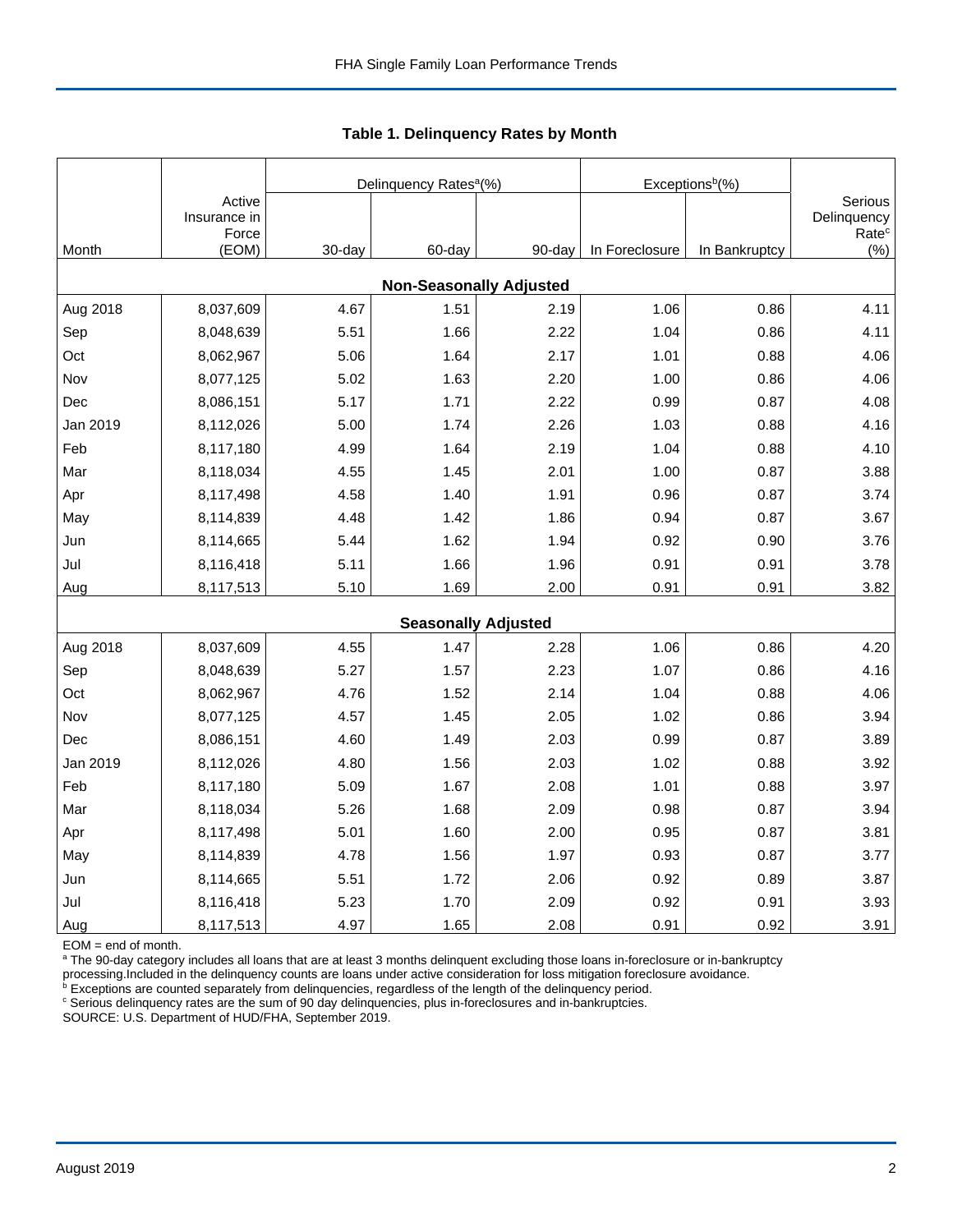|                                      |                              |                        | Share by Reason for Delinquency (%) |                          |                                                                     |                                |            |                    |  |  |  |  |  |
|--------------------------------------|------------------------------|------------------------|-------------------------------------|--------------------------|---------------------------------------------------------------------|--------------------------------|------------|--------------------|--|--|--|--|--|
| <b>Fiscal Year</b><br>and<br>Quarter | New 90+ Day<br>Delinquencies | Reduction of<br>Income | Unemployed                          | Excessive<br>Obligations | Death or<br>Illness of<br>Principal<br><b>Borrower</b><br>or Family | Marital<br><b>Difficulties</b> | No Contact | Other <sup>a</sup> |  |  |  |  |  |
| 2014 Q4                              | 101,848                      | 32.48                  | 7.52                                | 20.88                    | 12.61                                                               | 4.43                           | 11.39      | 10.69              |  |  |  |  |  |
| 2015 Q1                              | 106,665                      | 31.72                  | 6.99                                | 21.90                    | 12.72                                                               | 4.24                           | 11.65      | 10.78              |  |  |  |  |  |
| 2015 Q2                              | 82,864                       | 32.25                  | 7.11                                | 21.58                    | 12.57                                                               | 4.18                           | 11.41      | 10.91              |  |  |  |  |  |
| 2015 Q3                              | 71,869                       | 30.85                  | 6.63                                | 21.27                    | 12.73                                                               | 4.25                           | 13.04      | 11.22              |  |  |  |  |  |
|                                      |                              |                        |                                     |                          |                                                                     |                                |            |                    |  |  |  |  |  |
| 2015 Q4                              | 88,262                       | 30.59                  | 6.56                                | 22.19                    | 12.75                                                               | 4.02                           | 12.07      | 11.83              |  |  |  |  |  |
| 2016 Q1                              | 92,606                       | 30.67                  | 6.41                                | 22.57                    | 13.00                                                               | 4.06                           | 11.20      | 12.09              |  |  |  |  |  |
| 2016 Q2                              | 78,978                       | 30.23                  | 6.70                                | 22.78                    | 12.84                                                               | 3.92                           | 11.72      | 11.82              |  |  |  |  |  |
| 2016 Q3                              | 66,500                       | 30.94                  | 6.75                                | 23.07                    | 13.35                                                               | 4.20                           | 10.52      | 11.16              |  |  |  |  |  |
| 2016 Q4                              | 85,289                       | 31.92                  | 7.04                                | 23.80                    | 13.15                                                               | 4.04                           | 9.43       | 10.63              |  |  |  |  |  |
| 2017 Q1                              | 94,958                       | 31.47                  | 6.76                                | 24.36                    | 13.17                                                               | 3.82                           | 9.02       | 11.41              |  |  |  |  |  |
| 2017 Q2                              | 75,376                       | 31.63                  | 6.92                                | 24.38                    | 13.27                                                               | 3.84                           | 9.56       | 10.40              |  |  |  |  |  |
| 2017 Q3                              | 65,531                       | 30.77                  | 6.82                                | 24.52                    | 13.88                                                               | 3.95                           | 9.57       | 10.49              |  |  |  |  |  |
| 2017 Q4                              | 87,286                       | 31.32                  | 6.91                                | 25.02                    | 13.11                                                               | 3.77                           | 8.88       | 11.00              |  |  |  |  |  |
| 2018 Q1                              | 157,584                      | 24.13                  | 4.61                                | 22.60                    | 8.66                                                                | 2.42                           | 7.10       | 30.48              |  |  |  |  |  |
| 2018 Q2                              | 88,660                       | 28.91                  | 6.18                                | 24.55                    | 11.82                                                               | 3.27                           | 8.55       | 16.73              |  |  |  |  |  |
| 2018 Q3                              | 64,397                       | 30.66                  | 6.76                                | 25.55                    | 13.03                                                               | 3.81                           | 8.67       | 11.52              |  |  |  |  |  |
| 2018 Q4                              | 84,222                       | 31.16                  | 7.15                                | 25.88                    | 13.38                                                               | 3.87                           | 8.51       | 10.04              |  |  |  |  |  |
| 2019 Q1                              | 92,065                       | 30.55                  | 7.43                                | 26.19                    | 13.47                                                               | 3.72                           | 8.56       | 10.07              |  |  |  |  |  |
| 2019 Q2                              | 84,788                       | 30.37                  | 8.04                                | 25.70                    | 13.70                                                               | 3.66                           | 9.04       | 9.49               |  |  |  |  |  |
| 2019 Q3                              | 69,223                       | 28.76                  | 8.08                                | 25.45                    | 14.18                                                               | 3.76                           | 9.98       | 9.78               |  |  |  |  |  |
| 2019 Q4 - Jul                        | 28,929                       | 27.40                  | 7.53                                | 25.33                    | 13.26                                                               | 3.32                           | 12.10      | 11.07              |  |  |  |  |  |
| 2019 Q4 - Aug                        | 30,426                       | 24.52                  | 7.05                                | 23.99                    | 11.87                                                               | 2.90                           | 17.29      | 12.38              |  |  |  |  |  |

 **Table 2. New 90+ Day Delinquencies by Reason for Delinquency**

a Includes abandonment of property, distant employment transfer, neighborhood problems, property problems, inability to sell or rent property, military service, business failure, casualty loss, energy-environment cost, servicing problems, payment adjustment, payment dispute, transfer of ownership pending fraud and incarceration.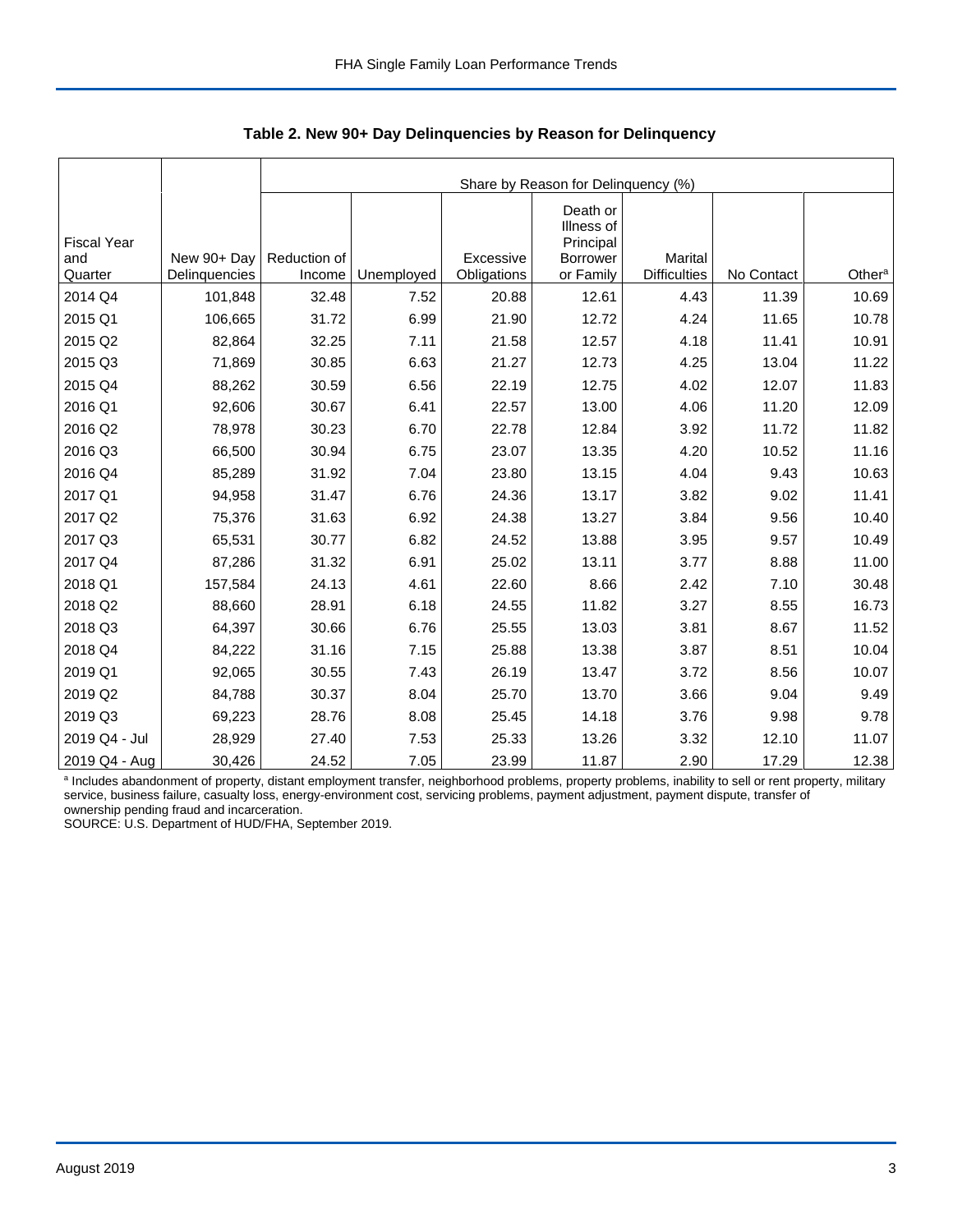|                            |                                   | Rates in Percent of Active Loan Counts |        |        |            |                   |                  |                                  |  |
|----------------------------|-----------------------------------|----------------------------------------|--------|--------|------------|-------------------|------------------|----------------------------------|--|
|                            |                                   |                                        |        |        |            |                   |                  | Serious                          |  |
|                            | <b>IIF</b><br>Shares <sup>a</sup> | All Past<br>Due <sup>b</sup>           | 30 Day | 60 Day | $90 + Day$ | In<br>Foreclosure | In<br>Bankruptcy | Delinquency<br>Rate <sup>c</sup> |  |
| <b>Loan Purpose</b>        |                                   |                                        |        |        |            |                   |                  |                                  |  |
| All Active Loans           | 8,117,513                         | 10.61                                  | 5.10   | 1.69   | 2.00       | 0.91              | 0.91             | 3.82                             |  |
| Purchase                   | 69.87                             | 11.59                                  | 5.59   | 1.91   | 2.23       | 0.92              | 0.94             | 4.09                             |  |
| Refinance                  | 30.13                             | 8.35                                   | 3.97   | 1.19   | 1.46       | 0.88              | 0.85             | 3.19                             |  |
| <b>Refinance</b>           |                                   |                                        |        |        |            |                   |                  |                                  |  |
| Refinance Loans            | 2,445,929                         | 8.35                                   | 3.97   | 1.19   | 1.46       | 0.88              | 0.85             | 3.19                             |  |
| Conventional               | 35.86                             | 9.19                                   | 4.27   | 1.30   | 1.61       | 1.10              | 0.91             | 3.62                             |  |
| No Cash-out                | 20.97                             | 9.22                                   | 4.31   | 1.29   | 1.60       | 1.09              | 0.94             | 3.62                             |  |
| Cash-out                   | 14.89                             | 9.14                                   | 4.22   | 1.31   | 1.64       | 1.12              | 0.86             | 3.62                             |  |
| <b>FHA</b>                 | 13.90                             | 6.78                                   | 3.48   | 0.98   | 1.18       | 0.51              | 0.63             | 2.32                             |  |
| No Cash-out                | 6.60                              | 7.02                                   | 3.51   | 0.97   | 1.26       | 0.56              | 0.71             | 2.53                             |  |
| Cash-out                   | 7.30                              | 6.56                                   | 3.44   | 0.98   | 1.11       | 0.46              | 0.56             | 2.13                             |  |
| Streamline                 | 50.24                             | 8.19                                   | 3.89   | 1.18   | 1.43       | 0.82              | 0.86             | 3.12                             |  |
| <b>Credit Score Ranged</b> |                                   |                                        |        |        |            |                   |                  |                                  |  |
| Loans with Credit Scores   | 6,504,372                         | 10.44                                  | 5.05   | 1.67   | 1.99       | 0.85              | 0.87             | 3.72                             |  |
| < 500                      | 0.10                              | 33.45                                  | 12.41  | 4.96   | 7.46       | 4.10              | 4.52             | 16.08                            |  |
| 500-579                    | 1.82                              | 27.77                                  | 11.72  | 4.42   | 5.54       | 2.94              | 3.15             | 11.63                            |  |
| 580-619                    | 8.01                              | 20.39                                  | 9.46   | 3.43   | 4.06       | 1.72              | 1.73             | 7.51                             |  |
| 620-659                    | 31.57                             | 15.00                                  | 7.26   | 2.45   | 2.92       | 1.11              | 1.26             | 5.29                             |  |
| 660-719                    | 39.30                             | 7.52                                   | 3.78   | 1.17   | 1.37       | 0.62              | 0.58             | 2.58                             |  |
| 720-850                    | 19.21                             | 3.00                                   | 1.50   | 0.43   | 0.52       | 0.34              | 0.21             | 1.07                             |  |
| <b>Fiscal Year Cohort</b>  |                                   |                                        |        |        |            |                   |                  |                                  |  |
| <b>All Cohorts</b>         | 8,117,513                         | 10.61                                  | 5.10   | 1.69   | 2.00       | 0.91              | 0.91             | 3.82                             |  |
| pre-2004                   | 6.28                              | 16.13                                  | 7.63   | 2.72   | 2.90       | 1.46              | 1.43             | 5.78                             |  |
| 2004                       | 1.65                              | 16.46                                  | 7.71   | 2.78   | 3.07       | 1.45              | 1.44             | 5.97                             |  |
| 2005                       | 1.24                              | 18.31                                  | 8.51   | 3.02   | 3.40       | 1.66              | 1.71             | 6.77                             |  |
| 2006                       | 0.98                              | 20.47                                  | 8.87   | 3.36   | 3.98       | 2.23              | 2.02             | 8.24                             |  |
| 2007                       | 0.93                              | 23.95                                  | 9.81   | 3.59   | 4.77       | 3.13              | 2.64             | 10.54                            |  |
| 2008                       | 2.18                              | 23.86                                  | 9.78   | 3.59   | 4.65       | 3.24              | 2.60             | 10.49                            |  |
| 2009                       | 4.71                              | 16.14                                  | 7.02   | 2.40   | 2.98       | 2.01              | 1.72             | 6.71                             |  |
| 2010                       | 6.01                              | 12.12                                  | 5.67   | 1.84   | 2.17       | 1.23              | 1.21             | 4.61                             |  |
| 2011                       | 4.85                              | 10.34                                  | 4.89   | 1.61   | 1.84       | 0.97              | 1.03             | 3.83                             |  |
| 2012                       | 6.00                              | 8.69                                   | 4.11   | 1.36   | 1.61       | 0.74              | 0.87             | 3.22                             |  |
| 2013                       | 8.37                              | 7.40                                   | 3.55   | 1.10   | 1.30       | 0.66              | 0.80             | 2.75                             |  |
| 2014                       | 3.99                              | 12.43                                  | 5.66   | 1.93   | 2.30       | 1.13              | 1.41             | 4.84                             |  |
| 2015                       | 7.52                              | 10.93                                  | 5.13   | 1.68   | 2.10       | 0.90              | 1.12             | 4.12                             |  |
| 2016                       | 10.91                             | 9.90                                   | 4.79   | 1.56   | 1.93       | 0.74              | 0.87             | 3.54                             |  |
| 2017                       | 12.60                             | 9.60                                   | 4.80   | 1.55   | 2.01       | 0.64              | 0.59             | 3.25                             |  |
| 2018                       | 11.13                             | 9.26                                   | 4.86   | 1.62   | 1.94       | 0.48              | 0.35             | 2.78                             |  |
| 2019                       | 10.68                             | 3.69                                   | 2.50   | 0.66   | 0.43       | 0.06              | 0.04             | 0.53                             |  |

**Table 3. Delinquency Rates by Loan and Property Characteristics**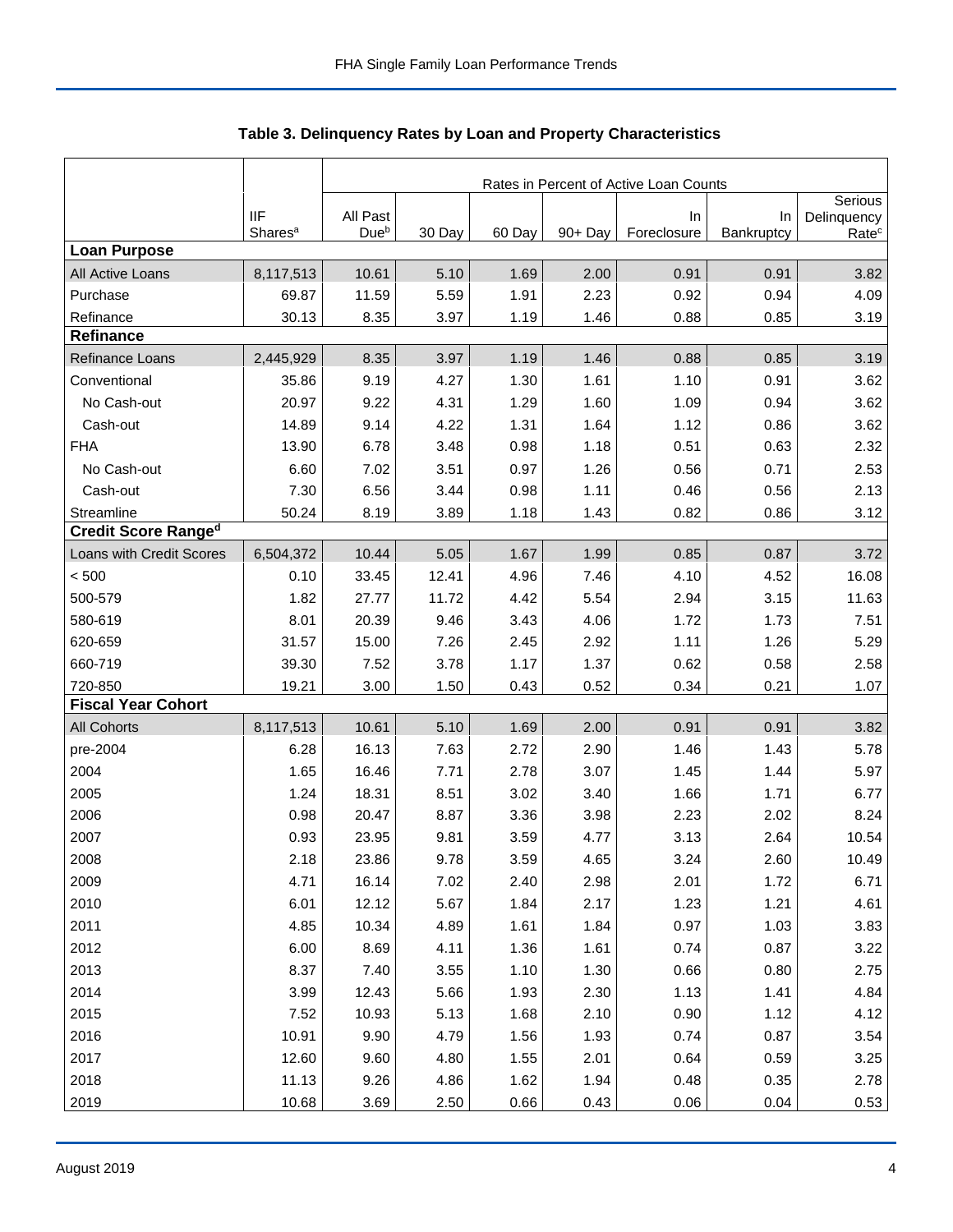|                                           |                                   | Rates in Percent of Active Loan Counts |        |        |         |                      |            |                   |  |  |
|-------------------------------------------|-----------------------------------|----------------------------------------|--------|--------|---------|----------------------|------------|-------------------|--|--|
|                                           |                                   |                                        |        |        |         |                      |            | Seriously         |  |  |
|                                           | <b>IIF</b><br>Shares <sup>a</sup> | All Past<br>Due <sup>b</sup>           | 30 Day | 60 Day | 90+ Day | $\ln$<br>Foreclosure | In         | Delinquency       |  |  |
| Loan Amount at Origination (\$ thousands) |                                   |                                        |        |        |         |                      | Bankruptcy | Rate <sup>c</sup> |  |  |
| All Loan Amounts                          | 8,117,513                         | 10.61                                  | 5.10   | 1.69   | 2.00    | 0.91                 | 0.91       | 3.82              |  |  |
| < 50                                      | 2.60                              | 12.70                                  | 6.03   | 2.09   | 2.16    | 1.47                 | 0.95       | 4.59              |  |  |
| 50-99                                     | 21.24                             | 11.96                                  | 5.70   | 1.93   | 2.09    | 1.17                 | 1.06       | 4.33              |  |  |
| 100-149                                   | 26.86                             | 11.08                                  | 5.32   | 1.77   | 2.04    | 0.90                 | 1.05       | 3.99              |  |  |
| 150-199                                   | 20.38                             | 10.16                                  | 4.96   | 1.64   | 1.94    | 0.75                 | 0.87       | 3.57              |  |  |
| 200-249                                   | 12.67                             | 9.40                                   | 4.60   | 1.48   | 1.86    | 0.71                 | 0.75       | 3.32              |  |  |
| 250-399                                   | 13.49                             | 9.45                                   | 4.50   | 1.47   | 1.99    | 0.79                 | 0.69       | 3.47              |  |  |
| 400-499                                   | 1.70                              | 8.68                                   | 3.93   | 1.32   | 1.94    | 0.92                 | 0.57       | 3.43              |  |  |
| >499                                      | 1.07                              | 7.81                                   | 3.47   | 1.10   | 1.82    | 0.96                 | 0.46       | 3.24              |  |  |
| <b>Property Type</b>                      |                                   |                                        |        |        |         |                      |            |                   |  |  |
| All Property Types                        | 8,117,513                         | 10.61                                  | 5.10   | 1.69   | 2.00    | 0.91                 | 0.91       | 3.82              |  |  |
| Detached                                  | 86.46                             | 10.68                                  | 5.18   | 1.72   | 2.01    | 0.85                 | 0.92       | 3.79              |  |  |
| Manufactured Housing                      | 3.31                              | 11.63                                  | 5.34   | 1.79   | 1.97    | 1.47                 | 1.06       | 4.50              |  |  |
| 2-4 Units                                 | 2.15                              | 9.26                                   | 3.86   | 1.26   | 1.78    | 1.76                 | 0.61       | 4.14              |  |  |
| Condo                                     | 2.90                              | 7.93                                   | 3.47   | 1.16   | 1.55    | 1.03                 | 0.72       | 3.30              |  |  |
| Townhouse                                 | 5.17                              | 10.86                                  | 5.05   | 1.71   | 2.24    | 1.01                 | 0.85       | 4.10              |  |  |
| <b>Purchase Loan Type</b>                 |                                   |                                        |        |        |         |                      |            |                   |  |  |
| All Purchase Loans                        | 5,671,120                         | 11.59                                  | 5.59   | 1.91   | 2.23    | 0.92                 | 0.94       | 4.09              |  |  |
| Repeat                                    | 17.06                             | 9.16                                   | 4.62   | 1.42   | 1.65    | 0.73                 | 0.75       | 3.12              |  |  |
| First-time                                | 82.94                             | 12.09                                  | 5.79   | 2.01   | 2.35    | 0.96                 | 0.98       | 4.29              |  |  |
| Down Payment Assistance (DPA) Type        |                                   |                                        |        |        |         |                      |            |                   |  |  |
| All Sources of Funds                      | 8,117,513                         | 10.61                                  | 5.10   | 1.69   | 2.00    | 0.91                 | 0.91       | 3.82              |  |  |
| Government                                | 7.22                              | 12.87                                  | 5.98   | 2.15   | 2.66    | 0.97                 | 1.10       | 4.74              |  |  |
| Relative                                  | 16.37                             | 13.31                                  | 6.50   | 2.23   | 2.59    | 1.00                 | 0.98       | 4.57              |  |  |
| Other                                     | 2.03                              | 18.27                                  | 8.19   | 3.09   | 3.69    | 1.39                 | 1.92       | 7.00              |  |  |
| Seller Funded                             | 0.54                              | 27.88                                  | 11.17  | 4.61   | 5.59    | 3.00                 | 3.51       | 12.10             |  |  |
| No DPA                                    | 73.83                             | 9.46                                   | 4.57   | 1.47   | 1.73    | 0.85                 | 0.83       | 3.41              |  |  |

 **Table 3. Delinquency Rates by Loan and Property Characteristics**

IIF = insurance in force.

<sup>a</sup> For each subpanel, the loan shares add to 100%. However, in some of the subpanels, the total loans in the analysis do not add to 100% of IIF. For example, the IIF shares for refinance loans add to 100% of refinance loans. Streamline refinance loans are not included in the Credit Score

Range analysis; the IIF shares in that panel, add to 100% of fully-underwritten loans.<br><sup>b</sup> Includes all loans 30 or more days past due, including those in bankruptcy or foreclosure.

<sup>c</sup> Includes all loans 90 days past due plus all in-bankruptcy and in-foreclosure cases.

<sup>d</sup> Credit score reporting began in May 2004 but was not mandatory until July 2008. Streamline Refinance loans do not require credit score

reporting.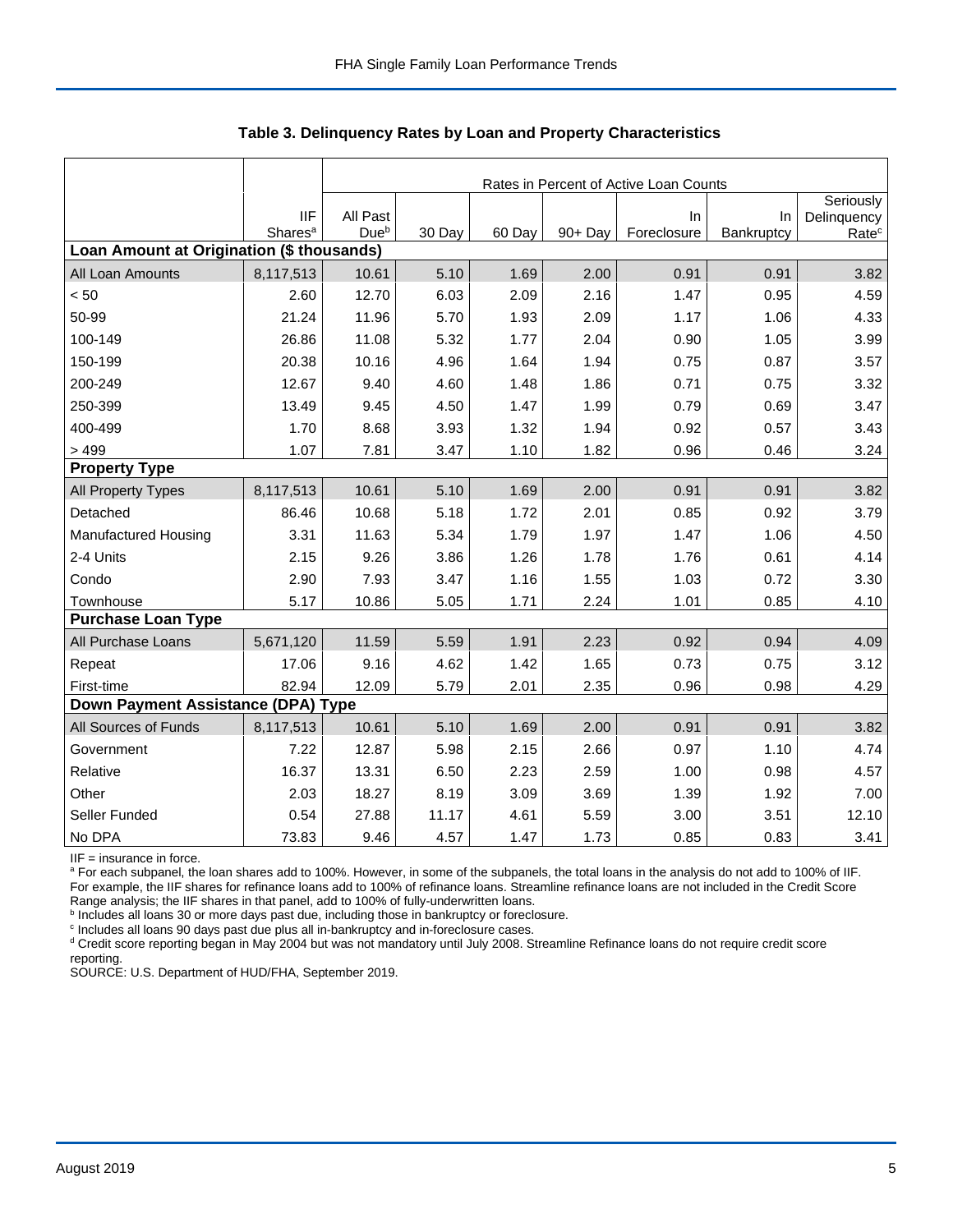|        |       |              |               |                          |             | Foreclosure             | Annualized         |
|--------|-------|--------------|---------------|--------------------------|-------------|-------------------------|--------------------|
| Fiscal |       | Insurance in | Foreclosure   | In                       | Foreclosure | Starts:                 | Foreclosure        |
| Year   | Month | Force        | <b>Starts</b> | Foreclosure <sup>a</sup> | Claimsb     | 6-month MA <sup>c</sup> | Rate <sup>d%</sup> |
| 2016   | Aug   | 7,834,822    | 10,444        | 121,608                  | 7,416       | 9,904                   | 1.13               |
|        | Sep   | 7,838,495    | 9,874         | 117,703                  | 6,329       | 9,583                   | 0.96               |
| 2017   | Oct   | 7,840,261    | 10,153        | 115,282                  | 6,505       | 9,588                   | 0.99               |
|        | Nov   | 7,839,269    | 9,810         | 114,139                  | 6,004       | 9,741                   | 0.92               |
|        | Dec   | 7,842,834    | 10,164        | 114,447                  | 5,757       | 9,898                   | 0.88               |
|        | Jan   | 7,877,094    | 10,828        | 116,076                  | 5,531       | 10,212                  | 0.84               |
|        | Feb   | 7,891,926    | 10,890        | 115,469                  | 4,974       | 10,287                  | 0.75               |
|        | Mar   | 7,904,390    | 11,782        | 116,236                  | 6,345       | 10,605                  | 0.96               |
|        | Apr   | 7,917,975    | 9,081         | 114,284                  | 5,517       | 10,426                  | 0.83               |
|        | May   | 7,934,510    | 9,534         | 112,048                  | 5,979       | 10,380                  | 0.90               |
|        | Jun   | 7,950,029    | 8,778         | 108,632                  | 6,286       | 10,149                  | 0.94               |
|        | Jul   | 7,962,527    | 8,112         | 103,183                  | 5,825       | 9,696                   | 0.87               |
|        | Aug   | 7,973,604    | 9,471         | 103,830                  | 6,800       | 9,460                   | 1.02               |
|        | Sep   | 7,982,070    | 8,013         | 94,946                   | 5,786       | 8,832                   | 0.87               |
| 2018   | Oct   | 7,986,663    | 8,749         | 94,012                   | 6,008       | 8,776                   | 0.90               |
|        | Nov   | 7,988,634    | 8,486         | 92,810                   | 5,524       | 8,602                   | 0.83               |
|        | Dec   | 7,989,699    | 8,849         | 93,261                   | 4,756       | 8,613                   | 0.71               |
|        | Jan   | 8,005,645    | 9,870         | 91,506                   | 5,066       | 8,906                   | 0.76               |
|        | Feb   | 8,007,772    | 9,935         | 92,797                   | 5,023       | 8,984                   | 0.75               |
|        | Mar   | 8,007,182    | 10,234        | 92,153                   | 5,709       | 9,354                   | 0.85               |
|        | Apr   | 8,012,065    | 9,685         | 90,663                   | 5,406       | 9,510                   | 0.81               |
|        | May   | 8,015,714    | 10,264        | 89,409                   | 5,804       | 9,806                   | 0.87               |
|        | Jun   | 8,024,523    | 9,100         | 87,390                   | 5,440       | 9,848                   | 0.81               |
|        | Jul   | 8,031,487    | 8,375         | 82,258                   | 4,882       | 9,599                   | 0.73               |
|        | Aug   | 8,037,609    | 9,801         | 85,106                   | 5,207       | 9,577                   | 0.77               |
|        | Sep   | 8,048,639    | 7,815         | 83,334                   | 4,151       | 9,173                   | 0.62               |
| 2019   | Oct   | 8,062,967    | 10,336        | 81,407                   | 5,549       | 9,282                   | 0.82               |
|        | Nov   | 8,077,125    | 9,301         | 80,980                   | 4,488       | 9,121                   | 0.66               |
|        | Dec   | 8,086,151    | 9,423         | 80,094                   | 4,086       | 9,175                   | 0.60               |
|        | Jan   | 8,112,026    | 11,379        | 83,174                   | 4,469       | 9,676                   | 0.66               |
|        | Feb   | 8,117,180    | 10,279        | 84,258                   | 4,355       | 9,756                   | 0.64               |
|        | Mar   | 8,118,034    | 10,177        | 81,377                   | 4,703       | 10,149                  | 0.69               |
|        | Apr   | 8,117,498    | 9,438         | 78,277                   | 4,884       | 10,000                  | 0.72               |
|        | May   | 8,114,839    | 8,858         | 76,321                   | 3,985       | 9,926                   | 0.59               |
|        | Jun   | 8,114,665    | 7,774         | 74,502                   | 3,746       | 9,651                   | 0.55               |
|        | Jul   | 8,116,418    | 8,187         | 73,946                   | 3,761       | 9,119                   | 0.55               |
|        | Aug   | 8,117,513    | 9,645         | 73,562                   | 4,032       | 9,013                   | 0.59               |

 **Table 4. Monthly Foreclosure Statistics and Trends**

<sup>a</sup> Numbers of loans are in some stage of foreclosure processing at the end of each month.

<sup>b</sup> This is the number of claims paid by HUD. These are nearly all for completed foreclosure actions.

<sup>c</sup> The six-month moving average of foreclosure starts is presented here to smooth out variations in actual starts each month. <sup>d</sup> An annualized foreclosure rate takes the monthly foreclosure claim rate and transforms that into its annual equivalency. That is, if the same foreclosure claim rate continued for 12 straight months, then the figure is the final annual foreclosure rate result as a percentage of beginning insurance-in-force.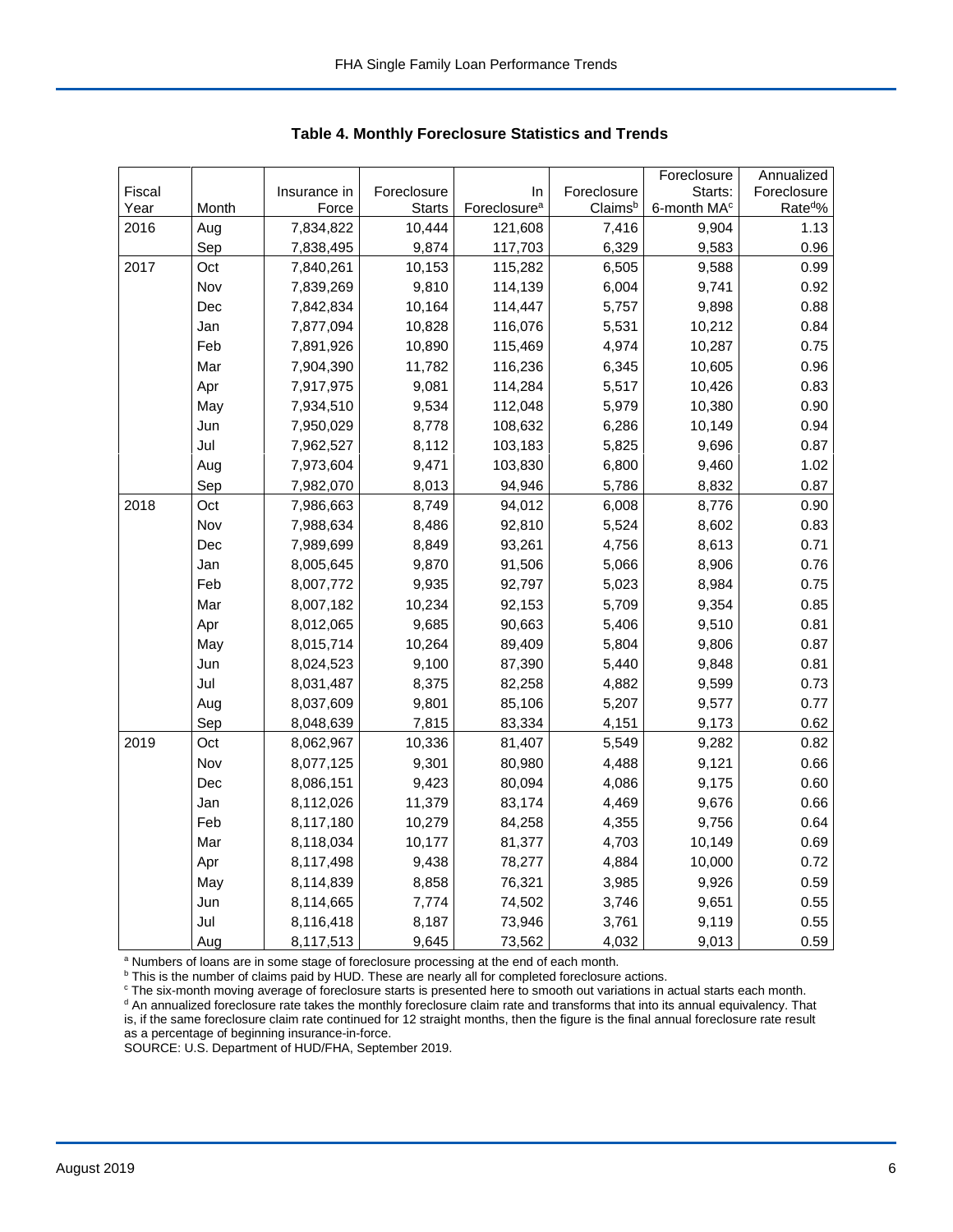|                                |                  |                  | Recovery Rates (%) | Percentage Point Change |               |                      |
|--------------------------------|------------------|------------------|--------------------|-------------------------|---------------|----------------------|
|                                |                  |                  |                    |                         | From Previous | <b>From Previous</b> |
| Disposition State <sup>b</sup> | Dispositions     | <b>July 2019</b> | <b>June 2019</b>   | <b>July 2018</b>        | Month         | Year                 |
| US                             | 1,081            | 49.2             | 48.8               | 45.1                    | 0.4           | 4.1                  |
| TX                             | 80               | 67.3             | 70.1               | 66.6                    | $-2.7$        | 0.8                  |
| OH                             | 71               | 37.5             | 40.3               | 33.5                    | $-2.8$        | 3.9                  |
| IL.                            | 55               | 29.1             | 21.5               | 27.1                    | 7.6           | 2.0                  |
| OK                             | 54               | 47.3             | 48.5               | 44.4                    | $-1.2$        | 3.0                  |
| <b>NJ</b>                      | 52               | 30.0             | 26.1               | 17.1                    | 3.9           | 12.9                 |
| PA                             | 49               | 38.3             | 35.8               | 28.6                    | 2.5           | 9.7                  |
| <b>AL</b>                      | 48               | 43.6             | 54.0               | 50.0                    | $-10.4$       | $-6.4$               |
| <b>MO</b>                      | 45               | 45.3             | 59.9               | 49.4                    | $-14.6$       | $-4.0$               |
| <b>CT</b>                      | 44               | 46.4             | 36.2               | 36.7                    | 10.1          | 9.7                  |
| <b>MD</b>                      | 43               | 41.8             | 52.6               | 39.1                    | $-10.8$       | 2.7                  |
| LA                             | 40               | 48.0             | 55.9               | 42.8                    | $-7.9$        | 5.2                  |
| VA                             | 39               | 58.7             | 55.1               | 54.0                    | 3.6           | 4.7                  |
| MI                             | 38               | 60.4             | 49.5               | 35.8                    | 10.8          | 24.5                 |
| <b>FL</b>                      | 35               | 57.2             | 55.8               | 63.8                    | 1.4           | $-6.6$               |
| <b>PR</b>                      | 35               | 53.4             | 54.4               | 49.4                    | $-1.0$        | 4.0                  |
| KS                             | 29               | 55.8             | 53.0               | 55.7                    | 2.8           | 0.1                  |
| <b>NC</b>                      | 27               | 56.2             | 46.8               | 47.0                    | 9.4           | 9.2                  |
| <b>NY</b>                      | 27               | 13.4             | 15.6               | 15.6                    | $-2.2$        | $-2.2$               |
| <b>TN</b>                      | 26               | 71.4             | 74.6               | 62.8                    | $-3.2$        | 8.6                  |
| KY                             | 24               | 37.4             | 44.9               | 47.0                    | $-7.4$        | $-9.6$               |
| <b>MS</b>                      | 24               | 56.5             | 54.6               | 60.1                    | 1.9           | $-3.6$               |
| GA                             | 23               | 53.6             | 57.6               | 56.3                    | $-4.0$        | $-2.7$               |
| SC                             | 23               | 52.8             | 46.7               | 56.7                    | 6.0           | $-3.9$               |
| ${\sf IN}$                     | 20               | 44.0             | 45.7               | 49.0                    | $-1.7$        | $-5.0$               |
| <b>NM</b>                      | 14               | 66.1             | 66.1               | 51.3                    | $-0.0$        | 14.9                 |
| AR                             | 13               | 34.2             | 57.4               | 48.7                    | $-23.2$       | $-14.5$              |
| MN                             | 10               | 58.9             | 50.7               | 44.3                    | 8.2           | 14.6                 |
| WA                             | $\boldsymbol{9}$ | 73.0             | 89.0               | 66.7                    | $-16.0$       | 6.4                  |
| WV                             | 9                | 42.3             | 16.4               | 42.4                    | 25.9          | $-0.1$               |
| CA                             | 8                | 77.3             | 80.9               | 84.5                    | $-3.6$        | $-7.1$               |
| <b>WY</b>                      | 8                | 55.5             | 49.3               | 64.8                    | 6.3           | $-9.3$               |
| CO                             | $\overline{7}$   | 77.3             | 89.4               | 83.0                    | $-12.1$       | $-5.6$               |
| MA                             | $\overline{7}$   | 68.6             | 53.6               | 58.3                    | 15.0          | 10.3                 |
| AK                             | 6                | 51.5             | 66.8               | 56.2                    | $-15.2$       | $-4.7$               |
| <b>NE</b>                      | 6                | 33.1             | 68.7               | 40.0                    | $-35.5$       | $-6.8$               |
| MT                             | 5                | 64.2             | 57.2               | 58.5                    | 7.0           | $5.7\,$              |
| DE                             | 4                | 53.0             | 92.9               | 42.3                    | $-39.9$       | 10.7                 |
| SD                             | 4                | 72.2             | 70.8               | 35.0                    | 1.4           | 37.2                 |
| AZ                             | 3                | 54.9             | 49.6               | 55.8                    | 5.3           | $-0.9$               |

Tabl e 5. REO R ecovery R ates **Table 5. REO Recovery Rates**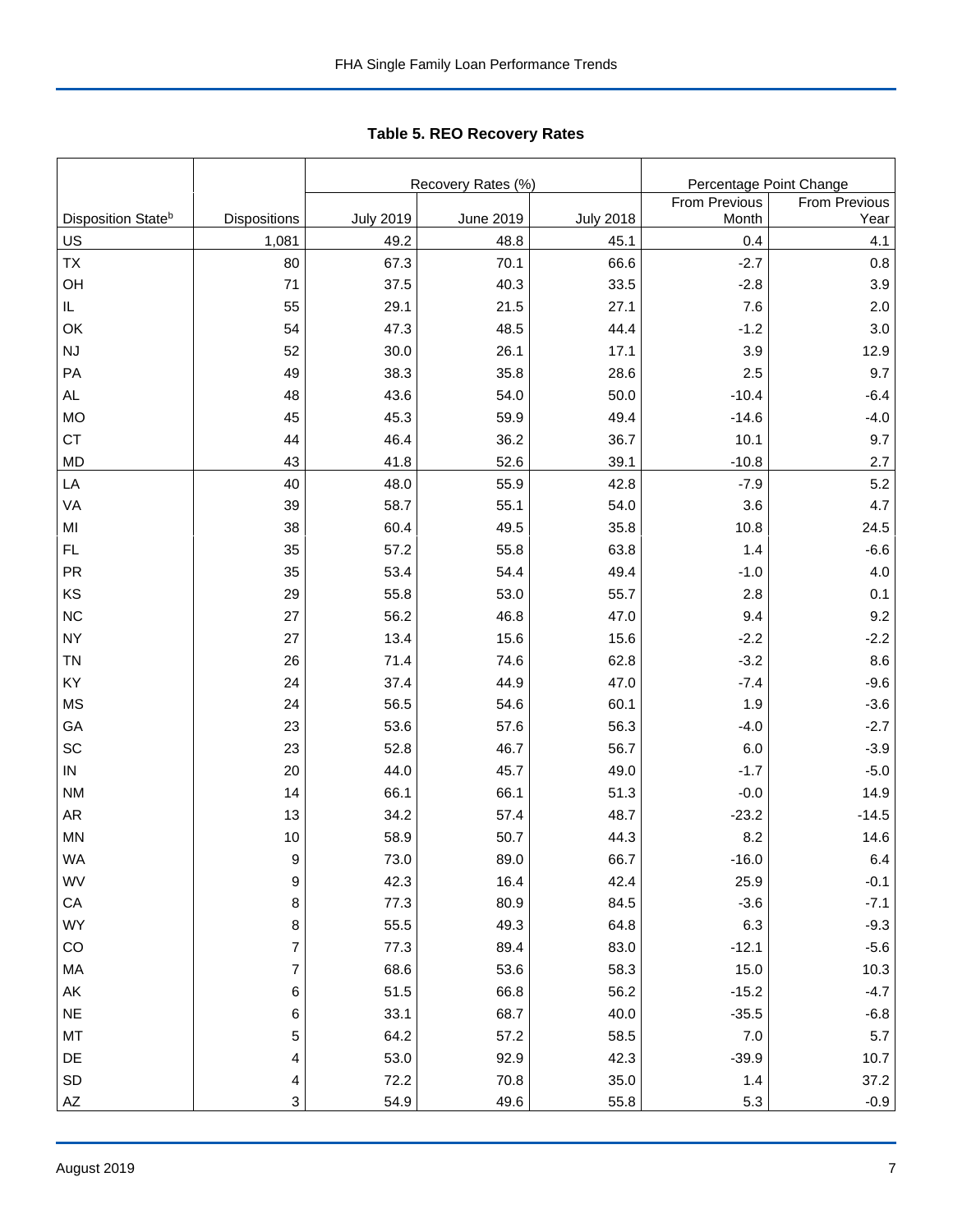|                                |                     |                  | Recovery Rates (%) |                  | Percentage Point Change |                       |
|--------------------------------|---------------------|------------------|--------------------|------------------|-------------------------|-----------------------|
| Disposition State <sup>b</sup> | <b>Dispositions</b> | <b>July 2019</b> | June 2019          | <b>July 2018</b> | From Previous<br>Month  | From Previous<br>Year |
| <b>ND</b>                      | 3                   | 51.0             | 73.4               | 56.1             | $-22.4$                 | $-5.1$                |
| <b>NV</b>                      | 3                   | 65.2             | 27.3               | 81.2             | 37.9                    | $-16.0$               |
| WI                             | 3                   | 81.2             | 47.1               | 33.2             | 34.1                    | 48.0                  |
| ID                             | 2                   | 69.2             | 96.8               | 94.5             | $-27.6$                 | $-25.3$               |
| <b>OR</b>                      | 2                   | 96.5             | 84.4               | 75.4             | 12.0                    | 21.0                  |
| VT                             | 2                   | 27.4             | 43.7               | 41.3             | $-16.3$                 | $-13.9$               |
| R <sub>l</sub>                 |                     | 43.5             | 56.2               | 54.2             | $-12.7$                 | $-10.7$               |
| UT                             |                     | 175.1            | 80.3               | 59.4             | 94.8                    | 115.7                 |
| HI                             | 0                   | na               | na                 | 82.8             | na                      | na                    |
| IA                             | 0                   | na               | 32.5               | 34.8             | na                      | na                    |
| ME                             | 0                   | na               | 26.2               | 15.5             | na                      | na                    |
| <b>NH</b>                      | 0                   | na               | 20.4               | 75.2             | na                      | na                    |
| VI                             | $\mathbf 0$         | na               | na                 | 21.6             | na                      | na                    |

## **Table 5. REO Recovery Rates**

na = not applicable<br>ª Rates are percentages of unpaid loan balance at time of default.<br><sup>b</sup> State records are sorted by number of dispositions in the most recent month (largest to smallest).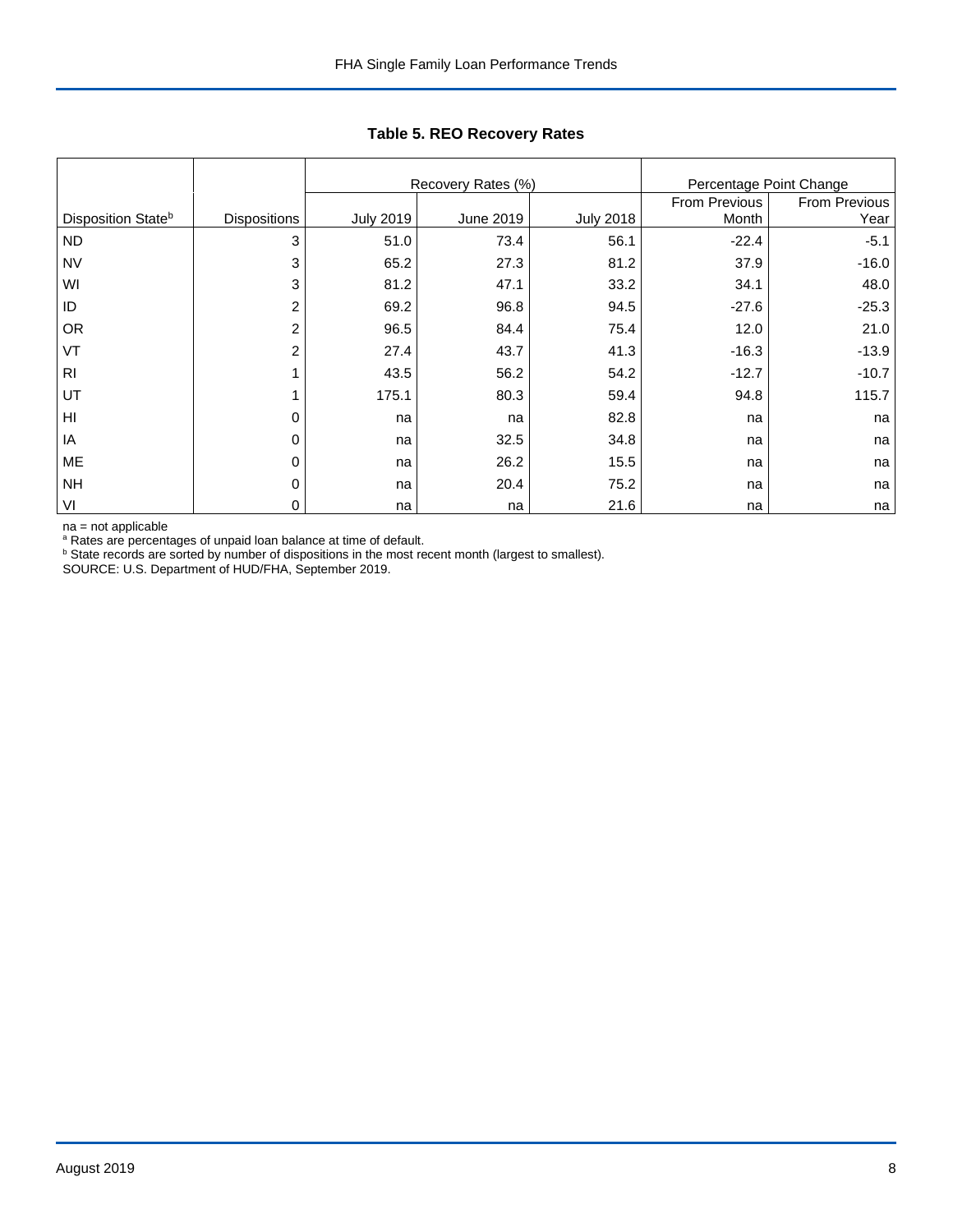|                                     | 2019    |                |         |         |         |                               | 2018    |                                                      |         |         |         |         |         |
|-------------------------------------|---------|----------------|---------|---------|---------|-------------------------------|---------|------------------------------------------------------|---------|---------|---------|---------|---------|
| <b>Disposition Month</b>            | Jul     | Jun            | May     | Apr     | Mar     | Feb                           | Jan     | <b>Dec</b>                                           | Nov     | Oct     | Sep     | Aug I   | Jul     |
|                                     |         |                |         |         |         |                               |         | Loss Components as Percent of Defaulted Loan Balance |         |         |         |         |         |
| Claim Expenses <sup>a</sup> (%)     | 18.81   | 20.10          | 20.28   | 20.18   | 20.19   | 20.96                         | 20.67   | 20.34                                                | 20.83   | 20.15   | 19.98   | 20.43   | 20.41   |
| Holding Costs <sup>b</sup> (%)      | 4.78    | 5.12           | 5.35    | 5.12    | 5.16    | 5.12                          | 5.08    | 5.15                                                 | 5.15    | 5.02    | 5.14    | 4.94    | 4.73    |
| Loss on Collateral <sup>c</sup> (%) | 22.27   | 20.84          | 22.00   | 24.50   | 23.40   | 26.08                         | 26.45   | 26.32                                                | 26.40   | 26.76   | 25.96   | 25.45   | 25.38   |
| Sales Expense (%)                   | 5.03    | 4.99           | 4.93    | 4.67    | 4.84    | 4.66                          | 4.66    | 4.70                                                 | 4.73    | 4.63    | 4.76    | 4.82    | 4.65    |
| Program Discounts <sup>d</sup> (%)  | 0.32    | 0.31           | 0.29    | 0.11    | 0.20    | 0.16                          | 0.26    | 0.25                                                 | 0.24    | 0.22    | 0.40    | 0.33    | 0.24    |
| Net Loss Rate <sup>e</sup> (%)      | 50.76   | 51.20          | 52.77   | 53.77   | 53.14   | 56.99                         | 57.25   | 56.00                                                | 56.43   | 55.95   | 55.77   | 55.68   | 54.87   |
|                                     |         |                |         |         |         | <b>Average Amount</b>         |         |                                                      |         |         |         |         |         |
| Average Dollar Loss (\$)            | 61,584  | 61.677         | 62,142  | 65,198  | 64.182  | 67,555                        | 67,928  | 67.096                                               | 66,385  | 66,903  | 67,073  | 66.711  | 66,178  |
| Average Unpaid Balance (\$)         | 121,319 | 120,475        | 117,765 | 121,260 | 120,783 | 118,537                       | 118,660 | 119,806                                              | 117,640 | 119,570 | 120,269 | 119,803 | 120,601 |
|                                     |         |                |         |         |         | <b>Occurrence Counts</b>      |         |                                                      |         |         |         |         |         |
| Number of Dispositions              | 1,081   | 1,139          | 1,344   | 1,287   | 1,441   | 1,409                         | 1,450   | 1,353                                                | 1,564   | 1,715   | 1,476   | 1,951   | 1,813   |
| Number of Discounts                 |         | $\overline{7}$ | 9       |         | 5       | 4                             | 8       | 6                                                    | 8       | 9       | 10      | 12      | 12      |
| <b>Stage</b>                        |         |                |         |         |         | <b>Average Time in Months</b> |         |                                                      |         |         |         |         |         |
| Delinquencyf                        | 9.9     | 10.3           | 10.7    | 11.2    | 11.2    | 10.2                          | 11.6    | 11.0                                                 | 10.7    | 11.6    | 11.8    | 11.3    | 12.0    |
| Foreclosure <sup>g</sup>            | 12.2    | 11.9           | 12.1    | 12.6    | 12.4    | 13.7                          | 12.7    | 13.3                                                 | 13.7    | 13.3    | 13.1    | 14.1    | 13.4    |
| Deed Transferh                      | 12.3    | 11.7           | 12.9    | 13.0    | 12.7    | 12.8                          | 13.4    | 13.8                                                 | 13.8    | 13.8    | 13.4    | 13.8    | 14.1    |
| <b>REO</b>                          | 4.2     | 4.2            | 4.1     | 4.2     | 4.2     | 4.3                           | 4.3     | 4.4                                                  | 4.2     | 4.1     | 4.3     | 4.1     | 4.0     |
| All Stages                          | 38.5    | 38.1           | 39.7    | 40.8    | 40.4    | 40.9                          | 41.8    | 42.3                                                 | 42.3    | 42.7    | 42.5    | 43.2    | 43.3    |

 **Table 6. REO Components of Loss by Property Disposition Month**

<sup>a</sup> Includes interest on principal.

<sup>b</sup> Management, maintenance, repairs, administration, and security, net of rent and other income.

c Value when foreclosed (UPB) minus value received in REO; does not include Streamline refinances.

<sup>d</sup> Rate over all dispositions; effect is greater in the cases where a discount actually is given.

e Profit (loss) divided by Unpaid Principal Balance (UPB). The listed cost categories are not exhaustive, and they will not sum to the loss rate

f First missed payment to date foreclosure initiated.

<sup>g</sup> Initiation of foreclosure proceedings to auction date.

h Auction date to HUD acquisition date.